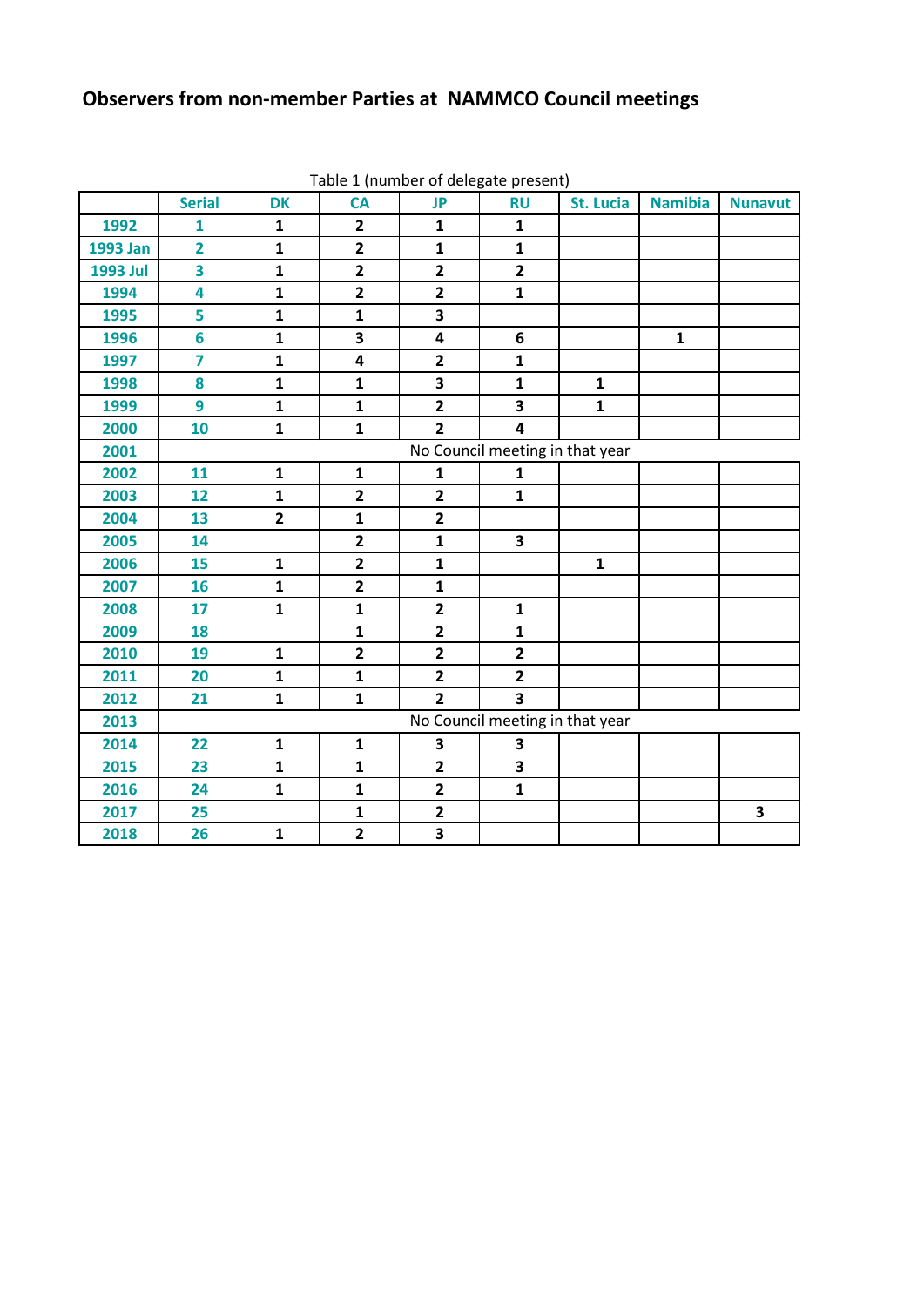## **Overview of IGO's NAMMCO has an observer relation with**

A: Formal reciprocal observer status

B: Organisation attended NAMMCO Council meetings

C: Organisation represented by a NAMMCO member at Council meetings

D: Organisation represented by an observer to NAMMCO at Council meetings

|                                                      | <b>Status of Affiliation</b>                                                                                |                                         |                             |                                                    |  |  |
|------------------------------------------------------|-------------------------------------------------------------------------------------------------------------|-----------------------------------------|-----------------------------|----------------------------------------------------|--|--|
|                                                      | A                                                                                                           | <b>NAMMCO</b> meetings<br>B             | <b>NAMMCO</b> meetings<br>c | <b>NAMMCO</b> meetings<br>D                        |  |  |
| <b>IWC - Commission</b>                              | 1992                                                                                                        | 2012, 2015-2018                         | 1992 GL, 2004               | 1993-03 DK, 2005-09 DK, 2009-<br>11 JP, 2013-14 JP |  |  |
| <b>IWC - SC</b>                                      | 1992                                                                                                        |                                         | <b>NO 1998</b>              |                                                    |  |  |
| <b>Arctic Council &amp; WGs</b>                      | Applied 1997, granted 2000<br>Ministerial Barrow. From 1994 ad<br>hoc observer status granted at<br>meeting | 2012                                    |                             |                                                    |  |  |
| <b>CMS</b>                                           |                                                                                                             |                                         |                             | 1996-CL                                            |  |  |
| <b>ASCOBANS</b>                                      |                                                                                                             | 1996-CL                                 |                             | 1995 1997 DK                                       |  |  |
| <b>ICES+ ICES WG meetings</b>                        | 1992 + LOA signed in 2011                                                                                   | 1993ja, 1994, 1996, 2005, 2011,<br>2012 | 1993ju, 1999                |                                                    |  |  |
| <b>CITES</b>                                         | 1994                                                                                                        |                                         |                             |                                                    |  |  |
| <b>FAO</b>                                           | Applied 1992/3-no formal answer<br>but informal exchang of info +<br>member of RFB/RSN                      |                                         |                             |                                                    |  |  |
| <b>RFB/RSN - biannual</b>                            |                                                                                                             |                                         |                             |                                                    |  |  |
| <b>Nordic Council</b>                                |                                                                                                             | 2004                                    |                             |                                                    |  |  |
| <b>NCM</b>                                           |                                                                                                             | 1992, 1996, 1997                        |                             |                                                    |  |  |
| <b>NORA</b>                                          |                                                                                                             | 1996, 1997                              |                             |                                                    |  |  |
| <b>Eastern Caribbean</b><br><b>Commission (ECCO)</b> |                                                                                                             | 2000, 2003                              |                             |                                                    |  |  |
| <b>NASCO</b>                                         | 2001 - letter missing                                                                                       |                                         |                             |                                                    |  |  |
| <b>NEAFC</b>                                         | From start                                                                                                  |                                         | 1996 NO, onwards            |                                                    |  |  |
| <b>NAFO</b>                                          | From start                                                                                                  |                                         | 1993 NO, onwards            |                                                    |  |  |
| <b>SEAFO</b>                                         | 2011                                                                                                        |                                         | 2014-16, 2018 NO            |                                                    |  |  |
| <b>OSPAR</b>                                         | 2003                                                                                                        |                                         |                             |                                                    |  |  |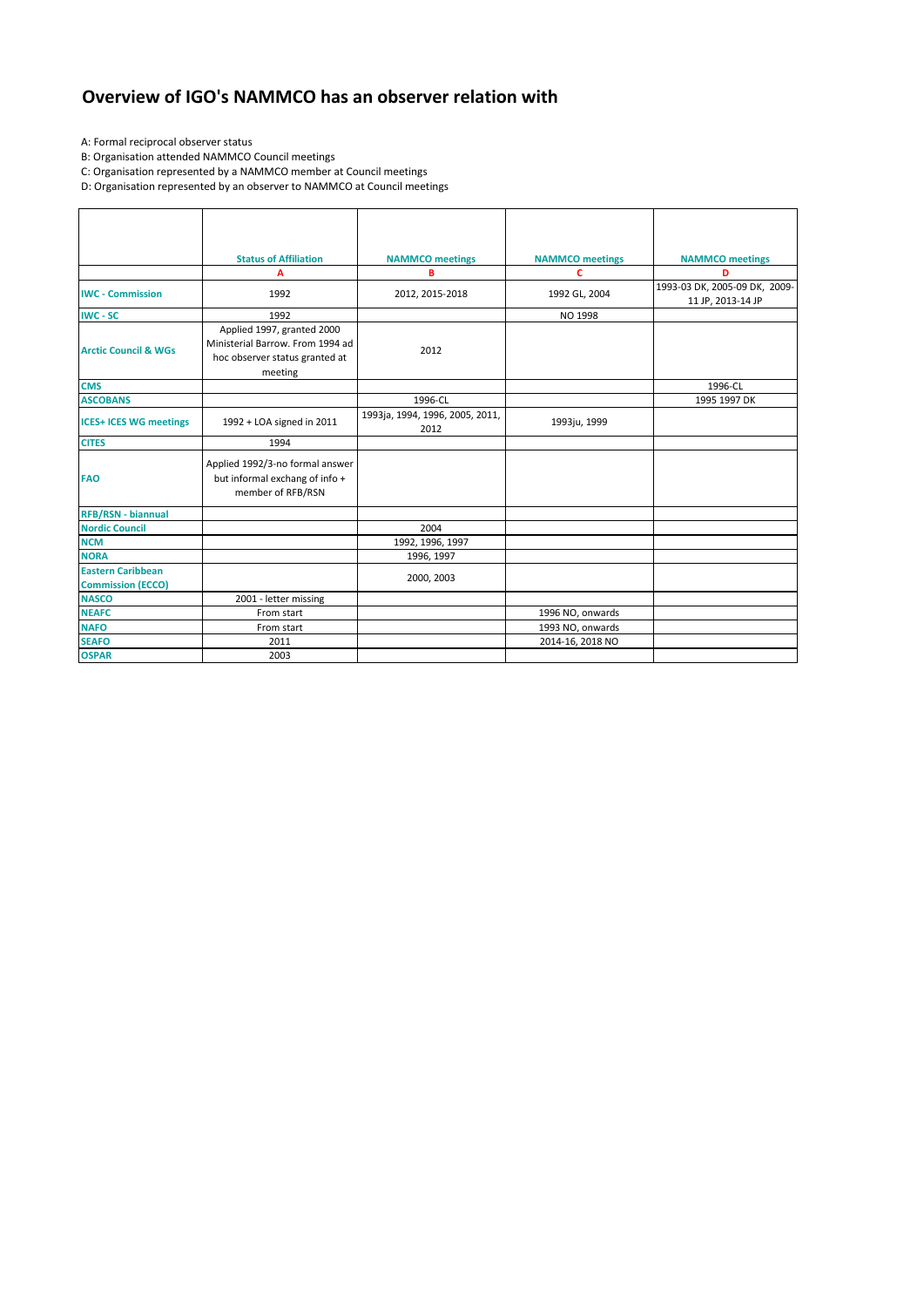## **NGOs & Inuit Org. attendance at NAMMCO Council meetings**

|                 | TABLE 2      |                             |              |                           |      |                    |                |                    |                                 |                    |                    |        |                |      |              |                  |              |             |             |                    |
|-----------------|--------------|-----------------------------|--------------|---------------------------|------|--------------------|----------------|--------------------|---------------------------------|--------------------|--------------------|--------|----------------|------|--------------|------------------|--------------|-------------|-------------|--------------------|
|                 | <b>IWGIA</b> | $\vec{\sigma}$<br>$\bar{g}$ | KANUKOK      | $rac{1}{2}$               | NWMB | Ē                  | Makivik        | ATMMHC             | CSA                             | <b>MNA</b>         | RANN               | NCC-FP | <b>IWWC</b>    | EBDC | <b>WCW</b>   | <b>NASF</b>      | <b>ART</b>   | <b>SAHW</b> | <b>Uans</b> | <b>LIVIN</b>       |
| 1992            |              | $\pmb{\mathsf{x}}$          |              | $\mathbf{x}$              |      |                    |                |                    |                                 | X                  |                    |        |                | X    |              |                  |              |             |             |                    |
| 1993Jan         | $\pmb{\chi}$ |                             |              |                           |      |                    | $\pmb{\times}$ |                    |                                 | x                  |                    | X      |                | X    |              |                  |              |             |             |                    |
| <b>1993 Jul</b> | $\mathbf{x}$ |                             |              | $\pmb{\chi}$              |      |                    |                |                    |                                 | $\pmb{\mathsf{x}}$ | $\pmb{\mathsf{x}}$ |        |                | X    |              |                  |              |             |             |                    |
| 1994            |              | $\pmb{\chi}$                |              | $\boldsymbol{x}$          |      |                    |                |                    |                                 | x                  | X                  |        |                | X    |              |                  |              |             |             |                    |
| 1995            |              | X                           |              | X                         |      |                    |                |                    |                                 | X                  | X                  |        |                | X    |              |                  |              |             |             |                    |
| 1996            |              |                             |              | $\pmb{\chi}$              |      |                    |                |                    | X                               | X                  | X                  |        | X              | X    |              |                  |              |             |             |                    |
| 1997            |              | X                           |              | $\mathbf{x}$              |      |                    |                |                    |                                 | x                  |                    |        |                |      | $\pmb{\chi}$ | $\boldsymbol{x}$ |              |             |             |                    |
| 1998            |              | X                           |              | X                         | X    |                    |                |                    |                                 | x                  |                    |        | X              | X    | X            |                  | X            |             |             |                    |
| 1999            |              |                             |              |                           |      | X                  |                |                    |                                 | X                  |                    |        | x              |      |              |                  |              |             |             |                    |
| 2000            |              |                             |              |                           |      |                    |                |                    |                                 | x                  |                    |        | $\mathbf{x}$   |      |              |                  | $\pmb{\chi}$ |             | X           |                    |
| 2001            |              |                             |              |                           |      |                    |                |                    | No Council meeting in that year |                    |                    |        |                |      |              |                  |              |             |             |                    |
| 2002            |              |                             | $\pmb{\chi}$ |                           |      |                    |                |                    |                                 | X                  |                    |        | X              | X    |              |                  |              |             |             |                    |
| 2003            |              |                             |              |                           |      | $\pmb{\mathsf{x}}$ |                |                    |                                 | X                  |                    |        | X              | X    |              |                  |              |             |             |                    |
| 2004            |              | $\pmb{\chi}$                |              |                           |      | X                  |                | $\pmb{\mathsf{x}}$ |                                 | X                  |                    |        | X              | X    |              |                  |              | X           |             |                    |
| 2005            |              |                             |              |                           |      | x                  |                |                    |                                 | x                  |                    |        | x              | x    |              |                  |              |             |             |                    |
| 2006            |              | $\pmb{\chi}$                |              |                           |      |                    |                |                    |                                 | X                  |                    |        | X              |      |              |                  |              |             |             |                    |
| 2007            |              | $\pmb{\chi}$                |              | $\boldsymbol{\mathsf{x}}$ |      |                    |                |                    |                                 | $\pmb{\mathsf{x}}$ |                    |        |                |      |              |                  |              |             |             |                    |
| 2008            |              | X                           |              |                           |      |                    |                |                    |                                 | X                  |                    |        |                |      |              |                  |              |             |             |                    |
| 2009            |              |                             |              | X                         |      |                    |                |                    |                                 |                    |                    |        |                |      |              |                  |              |             |             |                    |
| 2010            |              |                             |              |                           |      | X                  |                |                    |                                 |                    |                    |        |                |      |              |                  |              |             |             |                    |
| 2011            |              |                             |              |                           |      | x                  |                |                    |                                 |                    |                    |        |                |      |              |                  |              |             |             |                    |
| 2012            |              |                             |              |                           |      |                    |                |                    |                                 |                    |                    |        |                |      |              |                  |              |             |             |                    |
| 2013            |              |                             |              |                           |      |                    |                |                    | No Council meeting in that year |                    |                    |        |                |      |              |                  |              |             |             |                    |
| 2014            |              |                             |              |                           |      |                    |                | X                  |                                 |                    |                    |        |                |      |              |                  |              |             |             |                    |
| 2015            |              |                             |              |                           |      |                    |                |                    |                                 |                    |                    |        |                |      |              |                  |              |             |             |                    |
| 2016            |              |                             |              |                           |      |                    |                |                    |                                 |                    |                    |        | X              |      |              |                  |              |             |             |                    |
| 2017            |              |                             |              |                           | X    | X                  |                |                    |                                 |                    |                    |        | X              |      |              |                  |              |             |             | X                  |
| 2018            |              |                             |              |                           |      | x                  | $\pmb{\times}$ |                    |                                 |                    |                    |        | $\pmb{\times}$ |      |              |                  |              |             |             | $\pmb{\mathsf{x}}$ |